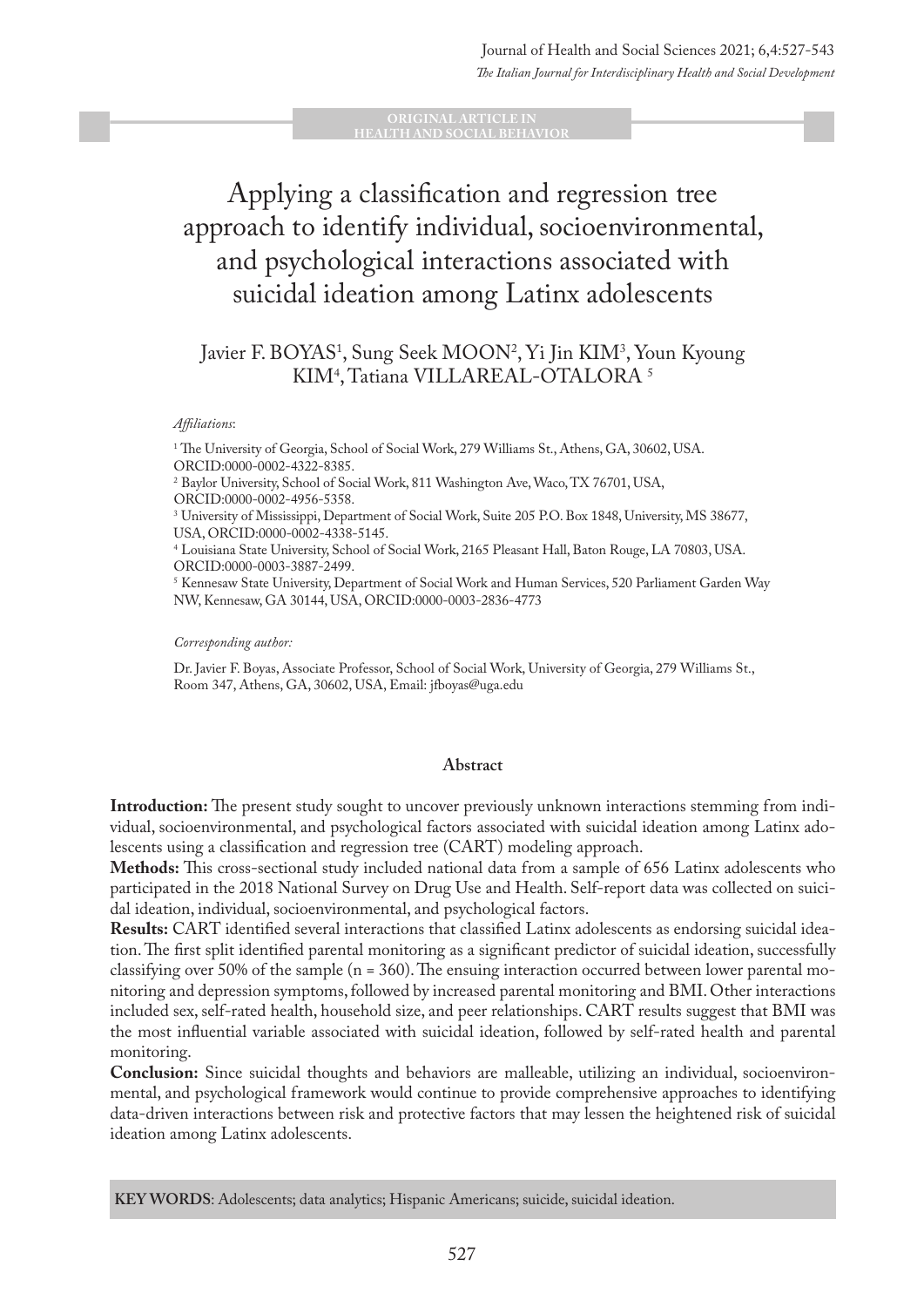Journal of Health and Social Sciences 2021; 6,4:527-543 *The Italian Journal for Interdisciplinary Health and Social Development*

### **INTRODUCTION**

The problem of suicidality among Latinx adolescents continues to be a significant health concern. Although the rates of death by suicide are lower among Latinx adolescents than that of non-Hispanic Whites, Latinx adolescents are more likely to attempt suicide [1]. In 2019, a higher proportion of Latinx adolescents (8.9%) reported attempting suicide compared to non-Hispanic whites (7.9%) [1]. Other aspects of the suicide continuum have also amplified over time for this population. Suicide planning increased from 12.8% in 2007 to 13.5% in 2017 for Latinx adolescents, while suicide attempts increased from 15.9% in 2007 to 16.4% in 2017 [2].

Suicidal ideation, one facet of suicidality, also continues to be disproportionately higher among Latinx adolescents. Almost one in five Latinx adolescents reported experiencing suicidal ideations [1]. Suicidal ideation should be taken seriously because it is a significant risk factor and the first step towards a potential suicide attempt [3–5]. Although not all adolescent suicide attempts are preceded by suicidal ideation, suicidal ideation has been shown to pave the way for a suicide attempt [6, 7]. Thus, suicide has become one of the greatest threats to the well-being of Latinx adolescents, an ethnic group that now comprises 23% of the total U.S. population under the age of 18 [8, 9].

Despite the need for suicide prevention and intervention, the literature on suicide among Latinx adolescents remains relatively sparse [10]. At its onset, early research focused on establishing the epidemiology of suicidal behaviors within the Latinx adolescent population. Once this occurred and the research progressed, scholars began to shift their attention towards prevention and intervention strategies. Specifically, researchers began to identify risk and protective factors that could be utilized in a practice setting. Since then, scholars have encouraged frameworks exploring individual, socioenvironmental, and psychological factors that shape suicidality among Latinx adolescents. However, the na-

#### **TAKE-HOME MESSAGE**

*There exists a need for suicidality scholars to use data-driven approaches that utilize existing data to unearth interactions not previously known. As demonstrated by this study, such data-driven approaches, such as CART, can identify the co-occurrence of risk and protectors that successfully classify suicidal ideation among Latinx adolescents.*

#### **Competing interests** - none declared.

Copyright © 2021 avier F. Boyas et al. Edizioni FS Publishers This is an open access article distributed under the Creative Commons Attribution (CC BY 4.0) License, which permits unrestricted use, distribution, and reproduction in any medium, provided the original work is properly cited. See http:www.creativecommons.org/licenses/by/4.0/.

**Cite this article as:** Boyas JF, Moon SS, Kim YJ, Kim YK, Villarreal-Otálora T. Applying a classification and regression tree approach to identify individual, socioenvironmental, and psychological interactions associated with suicidal ideation among Latinx adolescents. J Health Soc Sci. 2021;6(4): 527-543

DOI: 10.19204/2021/pply6

**Author Contributions**: Conceptualization, Methodology, Project administration: JFB, SSM. Data Analysis, Data Curation, Data collection, Writing, Review and Editing; JFB, SSM, YJK, YKK. Review and editing: TV-O.

Received: 13/09/2021 Accepted: 13/11/2021 Published Online: 09/12/2021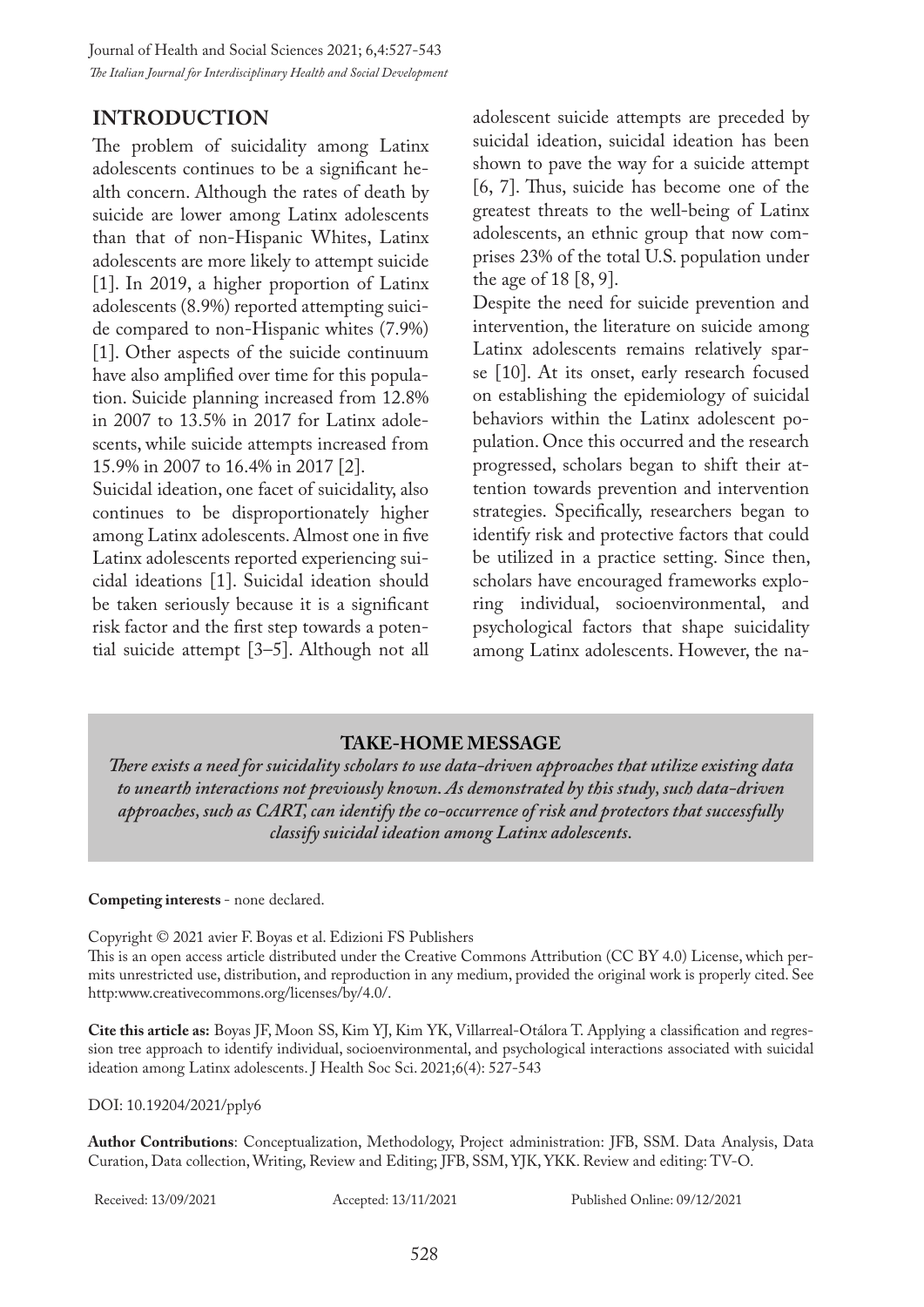ture of their interaction with one another is less clear [11].

To date, commonly cited individual factors associated with suicidal ideation among Latinx adolescents include age, body mass index (BMI), household size, income, poverty, and sex. Research shows that late-stage adolescents (16-18 years of age) have higher notions of suicidal ideation than early adolescents (13-15 years of age) [1, 7, 12, 13]. Much of the empirical evidence shows that Latinx females endorse suicidal ideation much more than Latinx males [2, 14–16]. Latinx females also have some of the highest levels of suicidal ideation relative to other racial and ethnic groups [17]. Several studies showed that being overweight or obese is associated with suicidal ideation [18–20]. Amiri and Behnezhad's (2018) meta-analysis suggests that obese or overweight adolescents are 1.2 to 1.5 times more likely to experience suicidal ideation than their peers [21]. Empirical evidence also indicates that broader socioeconomic contextual factors are adversely associated with suicidal ideation. Cross-sectional and longitudinal study findings repeatedly indicate that lower household income is significantly associated with increased suicidal ideation among adolescents and Latinx individuals [22–25]. A study using national data showed that living in a socioeconomically disadvantaged community was positively related to suicidal ideation for Latinx and non-Latinx adolescents [26]. When research examines household size, empirical evidence suggests an inverse relationship between household size and suicidal ideation [27, 28].

In terms of socioenvironmental factors, several studies suggest that vulnerability factors such as lacking parental monitoring, peer substance use, fighting in school, and population density were significantly associated with suicidal ideation. Several studies point towards the school environment's influence on multiple adolescent outcomes. A meta-analysis examining the last 50 years of research on suicidal thoughts and behaviors revealed that the school context was one of the most salient predictors of suicidality [6]. Peer rela-

tionships and crowd affiliations during adolescence, whether positive or negative, can be a discrete risk domain due to early reliance on peers, not parents, as attachment figures [29]. Several studies have documented that deviant peer affiliation was significantly associated with suicidal ideation, particularly among Mexican American adolescents [31–34]. Another aspect of peer relationships at school centers on violence and suicidal ideation. Adolescents who reported getting into physical fights have also reported suicidal ideation [17, 35].

Existing research also shows that the act of parental monitoring is a significant socialization agent conveying values and beliefs that ultimately shape adolescent behaviors [35]. Research findings indicate that Latinx adolescents who lack parental monitoring are at a higher risk of suicidal ideation [15, 24]. Geographic location is also considered a risk factor for suicidal behaviors as suicide is highest in rural areas [36]. Over the past decades, the Latinx population in U.S. rural areas has seen tremendous growth [8]. Despite this growth, few studies use a Latinx sample of non-metropolitan regions. Much of the research suggests that suicidal ideation among this population has no statistically significant relationship to population density or urban-versus-rural residency [23]. However, other studies show that youth in more densely populated areas (i.e., urban areas) have higher rates of nonfatal suicide attempts than youth who live in rural areas [37, 38].

In terms of psychological factors, depression symptoms, self-rated health, and feelings about school are demonstrated predictors of suicidal ideation [39–41]. Depression symptoms are one of the most robust predictors for Latinx and non-Latinx youth alike [6]. A systematic review revealed that several studies of Peruvian adolescents had noted a significant association between poor or fair self-rated health and suicidal ideation [17, 41]. Also, endorsing more negative attitudes towards attending school has been shown to increase the odds of suicidal ideation [42].

A knowledge gap in suicidality literature on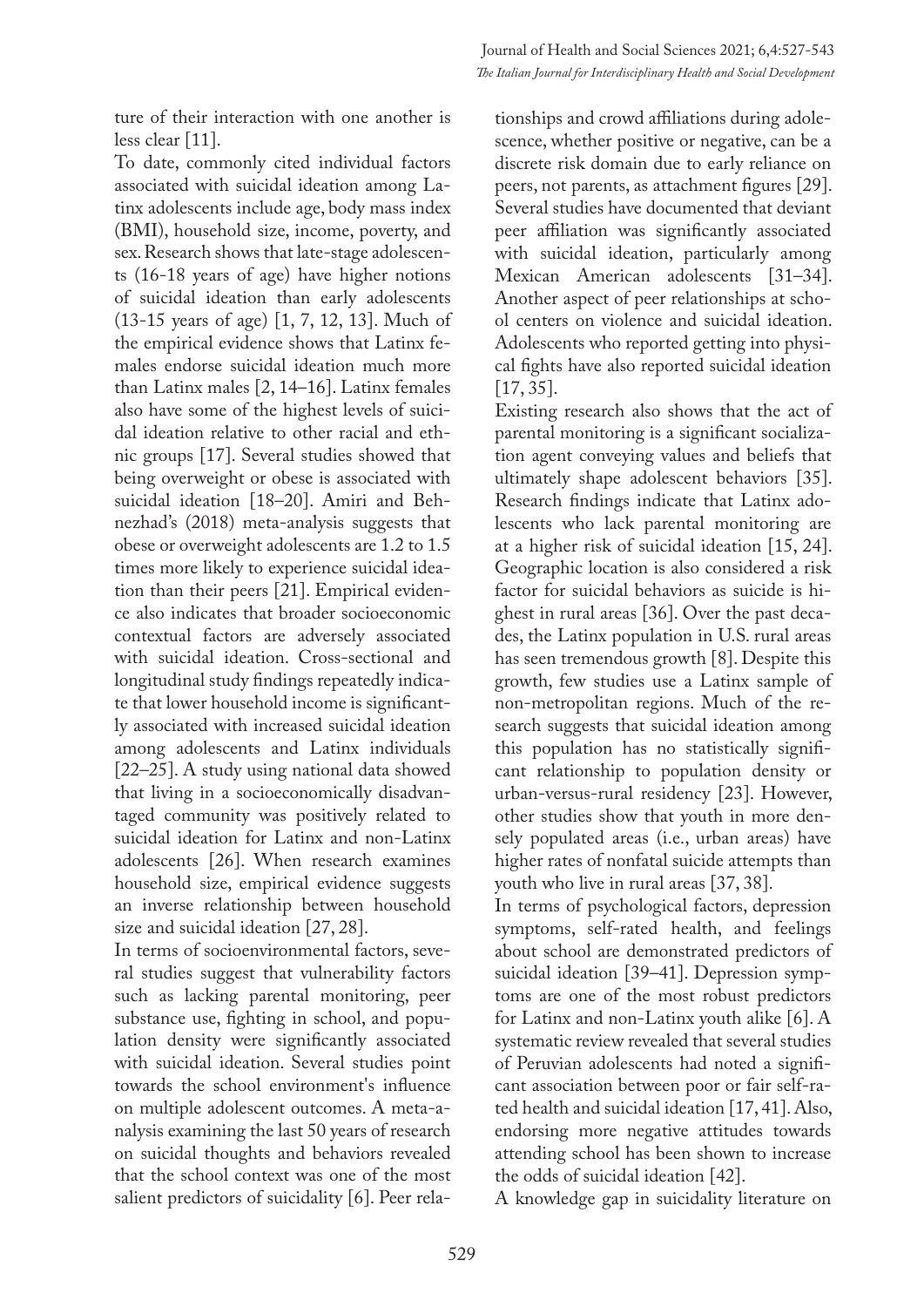Latinx adolescents is understanding what risk factors co-occur and elevate the likelihood for suicidal ideation. Moreover, there is a need for data-driven approaches that utilize existing data to unearth such instances of co-occurrence. Using a classification and regression tree (CART) data analysis approach can overcome the limitations of conventional linear regression techniques, which cannot identify significant co-occurring risk patterns [43, 44]. Such a data-driven approach is beneficial because it can screen large numbers of variables to uncover unspecified interactions. These interactions offer explainable, accurate, and meaningful predictions associated with suicidal ideation. Thus, this study used the CART approach to identify which individual, socioenvironmental, and psychological factors co-occur and more accurately classify patterns of suicidal ideation among Latinx adolescents. Such analysis is necessary given that suicidal ideation disproportionately burdens Latinx adolescents. To reduce this ethnic disparity, researchers should continue identifying precipitating attributes that contribute to increased suicidality risk. Such knowledge is essential to better understand the etiology of suicidality among Latinx adolescents and advance risk assessment within this high-risk population.

# **METHODS**

### *Data source and sample*

The data used in this cross-sectional study was extracted from the 2018 National Survey on Drug Use and Health (NSDUH) dataset, which provides annual estimates of the percentage of the U.S. civilian population that use drugs, alcohol, and tobacco. The NSDUH is a 50-state design that uses independent stratified, multistage, area probability samples from each state to generate findings that are deemed representative of the national population. The NSDUH dataset is compiled through anonymous surveys performed via a computer-assisted interview module [45]. All methods implemented in investigations with human participants were in accord with

the ethical standards of the institutional and/ or national research committee and with the 1964 Helsinki declaration and its later amendments or comparable ethical standards. Informed consent was obtained from all participants. Approval for this secondary data analysis was obtained from the Institutional Review Board of the first author's home institution. The sample in the current study consisted of 656 self-identified Latinx adolescents who were aged between 12 and 17 years old.

#### *Study variables*

The dependent variable was categorized as 'suicidal ideation', which was asked with a single item: "When problems were at their worst, did you think about killing yourself?" The response categories of this item are '1' (yes) and  $2'(no)$ .

The following independent variables were selected to identify the patterns of suicidal ideation among adolescents: age, gender, population density, family income, poverty, overall health, household size, fighting at school, feeling about school, BMI, depression symptoms, parental monitoring, and peer substance use. For age, there were six response options  $(coded as: 12-13 years old = 1, 14-15 years old$  $= 2$ , and 16-17 years old  $= 3$ ). The response categories for gender included male (coded as 1) and female (coded as 2). The population density was operationalized using three categories (coded as: segment not in a core-based statistical area or CBSA = 1, segment in a CBSA with fewer than 1 million persons = 2, and segment in a CBSA with 1 million or more persons = 3). Family annual income was assessed with a single item with four response categories (coded as: less than \$20,000 = 1,  $$20,000-\$49,999 = 2, $50,000-\$74,999 = 3,$ and  $$75,000$  or more = 4). Poverty was also measured with a single item with three response categories (coded as: living in poverty = 1, income up to 2x the federal poverty level = 2, and income more than 2 times the federal poverty level = 3). Overall health status was operationalized with five response categories ranging from poor (coded as 5) to excellent (coded as 1). Household size was measured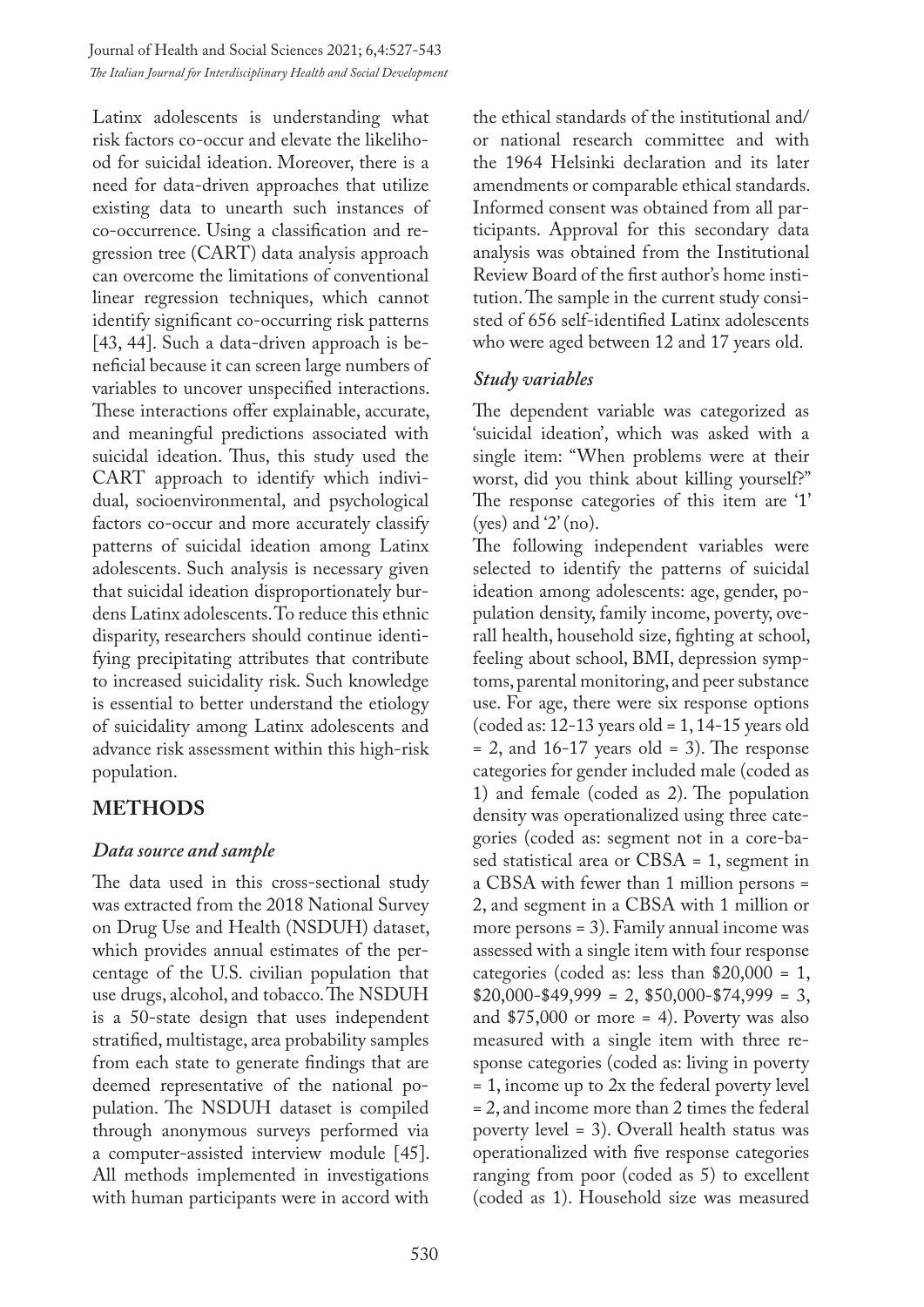based on five categories (2 people = 1, 3 pe $ople = 2$ , 4 people = 3, 5 people = 4, and 6 or more people = 5). The response option for fighting at school/work was a dichotomous variable: no (coded as 0) and yes (coded as 1). The question of "how you feel overall about going to school in the past 12 months" was labeled as "Feeling about school." The variable has four response categories (I hate going to school  $= 1$ , I don't like going to school very much =  $2$ , I kind of like going to school =  $3$ , and I like going to school a lot  $= 4$ ). BMI was a continuous variable. Youth were instructed to report their weight in pounds and their height in feet. BMI was calculated using a youth's self-reported weight and dividing it by height squared, then multiplied by a conversion factor of 703. Depression symptoms (Ever depressed in the past) were assessed with an item, "Ever had several days where you felt sad/empty/depressed." Responses consist of two categories:  $1 = yes$  and  $2 = no$ . Parental monitoring was measured with five items: (1) parents check if you've done homework past 12 months; (2) parents helped you with homework past 12 months; (3) parents made you do work/chores past 12 months; (4) parents limited your amount of TV time past 12 months; and  $(5)$  = parents limited your timeout with friends past 12 months. Responses were measured based on four categories, with  $1 =$  always,  $2 =$  sometimes,  $3$ = seldom, and 4 = never. We used composite score after reversing score. The total possible scores ranged from 5 to 20, with higher scores indicating higher levels of parental monitoring. Cronbach's alpha of these five items is .84. Lastly, four questions were asked to assess peer substance use: (1) "how many students you know in grade smoke cigarettes"; (2) "how many students you know in grade use marijuana"; (3) "how many students you know in grade drink alcohol; and (4) "how many students you know get drunk weekly." Respondents answered using a 4-point Likert scale with 1 representing "none of them" and 4 denoting "all of them" with each statement. The composite score was used in the analysis. Cronbach's alpha of these four items is 87.

#### *Data analysis*

Descriptive statistics were used to analyze the variables used in the analysis and establish sociodemographic characteristics of the study sample. The chi-square test and t-test were used to assess bivariate associations among selected variables. There was minimal missing data present; missing data for the dependent variable suicidal ideation was roughly 0.08%. Thus, pairwise deletion was used to address missing data. The principal analysis consisted of computing a CART analysis, a nonparametric technique for splitting Latinx adolescents based on responses to the suicidal ideation variable [46, 47]. CART analyses have become popular in multiple fields of study given their flexibility in data levels of measurement and their interpretability [48]. However, unlike typical regression models, decision trees divide data to reveal interactions between suicidal ideation and the independent variables [49]. Trees are hierarchical classifiers that can calculate group membership by recursively subdividing a data set into more homogeneous subgroups. This procedure is continued until a perfect tree is formed with all pure terminal nodes or preset conditions are met to terminate the tree's growth. The assessment commences by pinpointing the most salient independent variable by which the participants will be split into two clusters, by means of preset branching condition. Nodes are then split based on their pureness using the Gini impurity function [46]. Pure nodes have no fluidity, whereas fully "impure" nodes hold a limited expectation [50]. A branching standard decides on the divergence that shows the greatest change amongst the impurity of the parent and the two child nodes [46]. We used the Gini impurity option to split the nodes because suicidal ideation was a binary measure, replicating the procedure with all subsamples until the subsample arrives at the smallest size or no other separations could occur. In general, the predictive ability of the data mining model is evaluated by its misclassification rates, which can be obtained from a cross-validation technique. The present study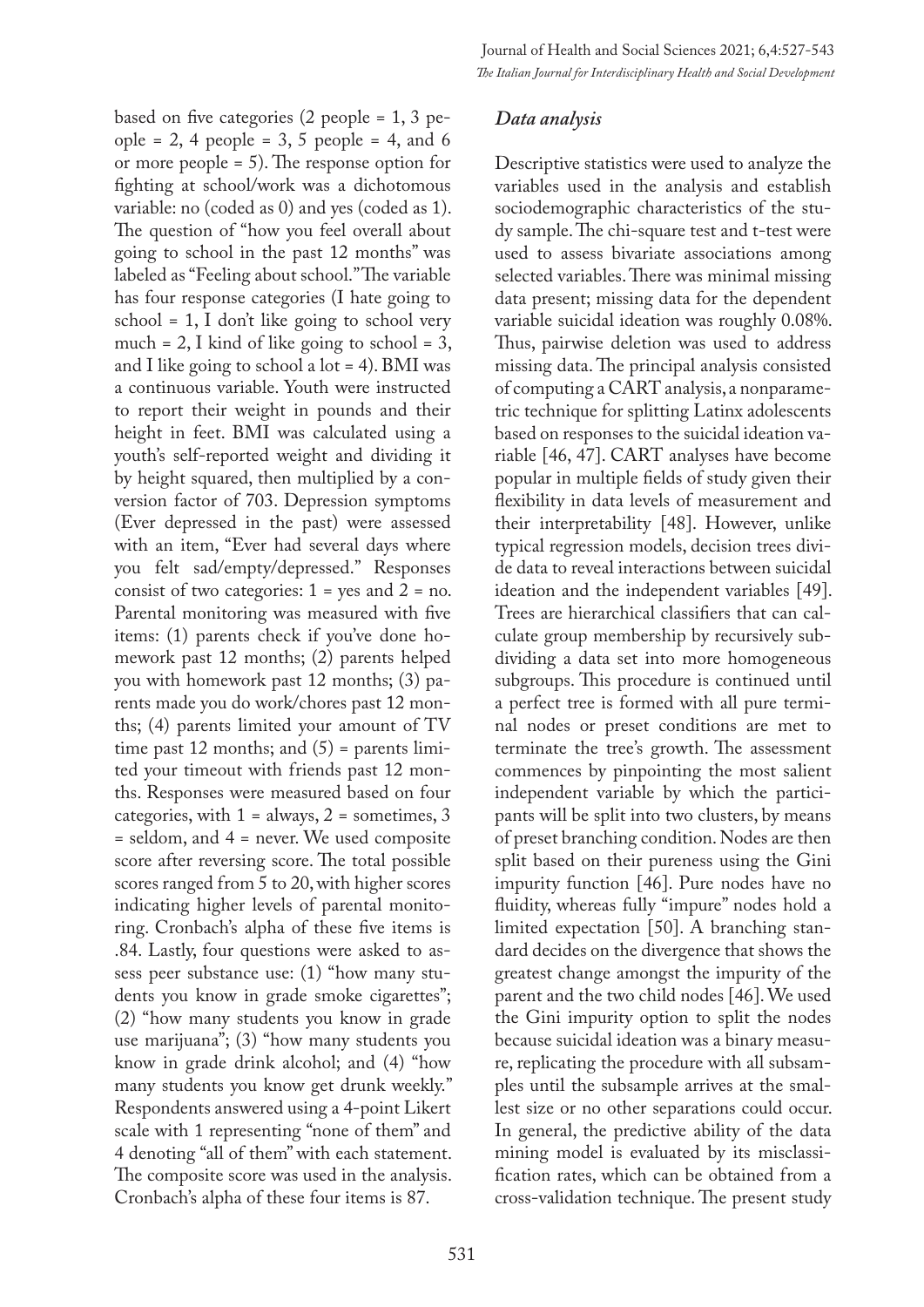used ten-fold cross-validation to estimate the actual misclassification rate. More specifically, the data were divided into ten groups. Nine groups were used for training (constructing) the model in each of the ten iterations, and the remaining group was used for testing the newly developed model. This process was replicated nine instances with alteration of testing groups to obtain the misclassification rate of each testing set. The final classification results from the ten different testing groups were then averaged to obtain the cross-validation error rates of the decision tree model. The analysis was computed using 2020 Salford System's CART software (https://www. salford-systems.com/).

### *Ethical aspects*

Informed consent was obtained from all participants. Approval for this secondary data analysis was obtained from the Institutional Review Board of the first author's home institution. All relevant ethical guidelines were followed in the primary data collection.

# **RESULTS**

### *Descriptive and bivariate results*

Of the 656 respondents with reported responses,  $54.9\%$  ( $n = 360$ ) reported suicidal ideation. As described in Table 1, the results from the chi-square tests showed that there were statistically significant differences in suicidal ideation by gender  $(x^2 = 7.56, P < .01)$ and fighting at school/work  $(x^2 = 6.27, P \le$ 01). Female adolescents were more likely to have suicidal ideation than male adolescents. Specifically, 74.7% of females (*n* = 269) and 25.3% of males  $(n = 91)$  reported suicidal ideation. Adolescents who had the experience of fighting at school/work were less likely to have suicidal ideation than those who did not have the experience. Approximately 24% of the adolescents (*n* = 87) who had the experience of fighting at school/work reported they had suicidal ideation compared to 76% of those  $(n = 272)$  who did not have the experience. Approximately 99% of the participants (*n* =

356) who had several days where they felt sad/empty/depressed in the past were more likely to have suicidal ideation than 1.1% of those who did not have the experience  $(n = 4)$ . As described in Table 1, the results from the independent samples t-tests also showed significant mean differences in depression symptoms (t = 9.04, *P* <.01), BMI (t = -2.09,  $P \lt 0.05$ ), and parental monitoring (t = 3.67, P <.001) between those adolescents with and without suicidal ideation. Adolescents who experienced suicidal ideation reported higher BMI levels ( $M = 25.56$ ) than those who had never experienced suicidal ideation (M = 24.48). In addition, adolescents who experienced suicidal ideation showed lower levels of parental monitoring  $(M = 13.55)$  compared to those who had never experienced suicidal ideation ( $M = 14.44$ ).

#### *Regression tree results*

The CART model for recognizing factors significantly associated with suicidal ideation among Latinx adolescents (12-17 years old) is shown in Figure 1. The algorithm builds a tree model by splitting the independent variable space into regions with similar response variables. The final regions are specified by the terminal nodes of the tree. Each node of the tree specifies conditions that split an existing region. The top-most rectangle in Figure 1 is referred to as the 'root node', which represents 100% of the participants who marked '1' for yes or '2' for no, of which 54.9% (*n* = 360) of Latinx adolescents reported "has suicidal ideation." Among the sample, 45.1% (*n* = 298) met criteria for 'no suicidal ideation'.

The first split of the entire sample (*n* = 656, 1 = has suicidal ideation  $[54.9\%]$  and 2 = had no suicidal ideation [45.1%]) was based on respondents' perceived parental monitoring. Latinx adolescents with lower than a score of 11.50 on perceived parental monitoring branched leftward (*n* = 126) and downward to a terminal node (no further splitting/classification possible) where 68.3% of 126 Latinx youth (*n* = 86) expressed suicidal ideation and reported depression symptoms. These results indicate an interaction between lower perceived paren-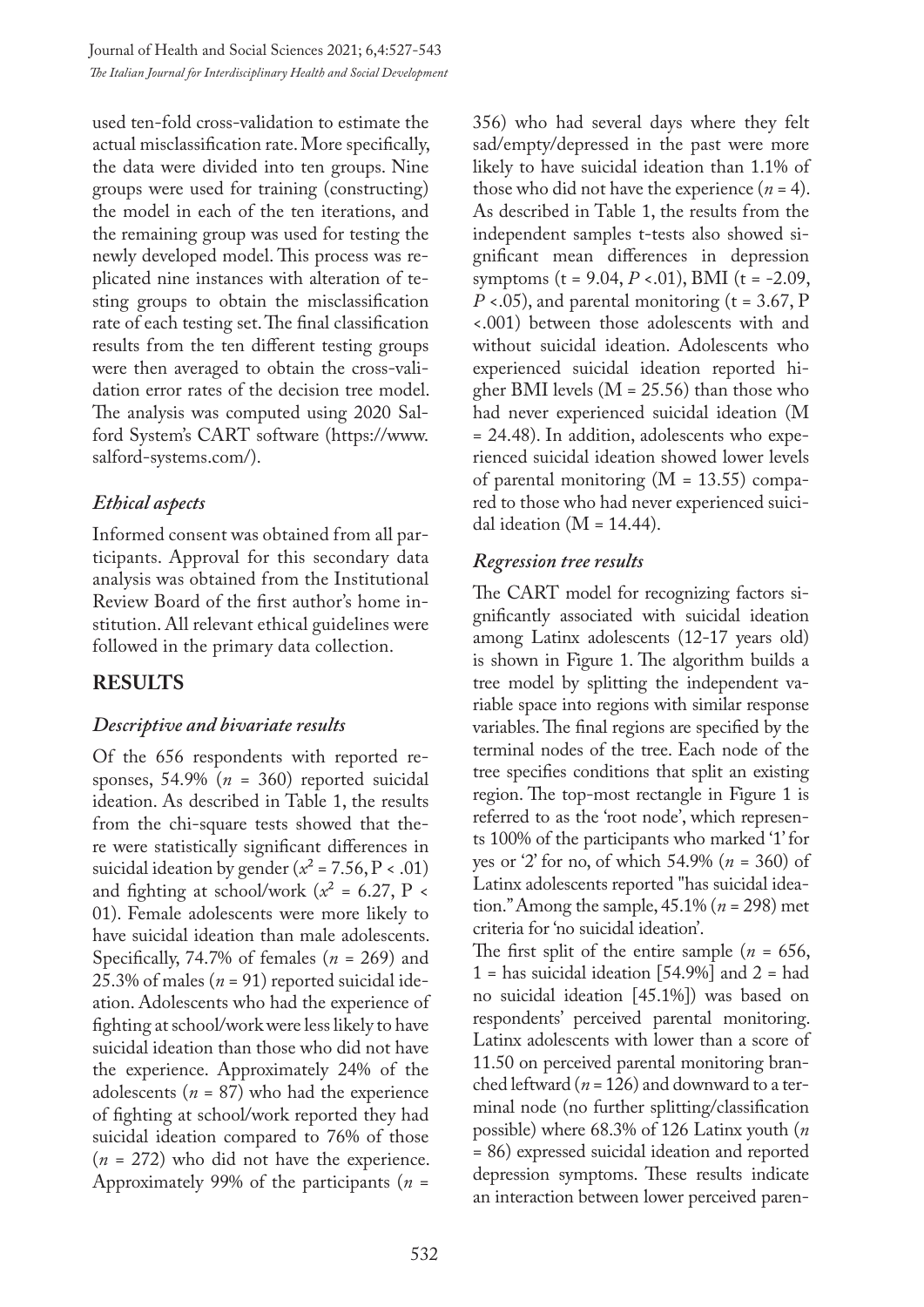| <b>Variables</b>                                                                                                                                             | <b>Suicidal Ideation</b>                                     |                                                              |            |
|--------------------------------------------------------------------------------------------------------------------------------------------------------------|--------------------------------------------------------------|--------------------------------------------------------------|------------|
|                                                                                                                                                              | $No (n = 296)$                                               | Yes $(n = 360)$                                              | $x^2$ or t |
|                                                                                                                                                              | $\%$ (n)                                                     | % (n)                                                        |            |
| Age<br>$12-13$ years old<br>14-15 years old<br>16-17 years old                                                                                               | 16.6 (49)<br>38.2 (113)<br>45.3 (134)                        | 20.3 (73)<br>37.8 (136)<br>41.9 (151)                        | 1.63       |
| Gender<br>Male<br>Female                                                                                                                                     | 35.1 (104)<br>64.9 (192)                                     | 25.3(91)<br>74.7 (269)                                       | $7.56**$   |
| Population density<br>Segment not in a CBSA<br>Segment in a CBSA with<br>fewer than 1 million<br>Segment in a CBSA with 1 2.7 (8)<br>million or more persons | 51.0 (151)<br>46.3 (137)                                     | 46.7 (168)<br>49.2 (177)<br>4.2 (15)                         | 1.91       |
| Family Income<br>Less than $$20,000$<br>\$20,000 - \$49,999<br>$$50,000 - $74,999$<br>\$75,000 or more                                                       | 15.9(47)<br>40.9 (121)<br>16.9(50)<br>26.4 (78)              | 18.9 (68)<br>39.7 (143)<br>17.5(63)<br>23.9 (86)             | 1.32       |
| Poverty<br>Living in poverty<br>Income up to 2x federal po-<br>verty Threshold<br>Income more than 2x federal 39.9 (118)<br>poverty Threshold                | 27.0 (80)<br>33.1 (98)                                       | 29.4 (106)<br>29.4 (106)<br>41.1 (148)                       | 1.10       |
| Overall Health<br>Excellent<br>Very Good<br>Good<br>Fair<br>Poor                                                                                             | 21.6 (64)<br>41.6 (123)<br>28.7 (85)<br>8.1(24)<br>0.0(0)    | 21.1(76)<br>37.2 (134)<br>30.0 (108)<br>10.3(37)<br>1.4(5)   | 5.82       |
| Household size<br>2 people in household<br>3 people in household<br>4 people in household<br>5 people in household<br>6 or more people in household          | 4.1(12)<br>20.6 (61)<br>29.4 (116)<br>23.6 (70)<br>22.3 (66) | 5.3 (19)<br>20.8 (75)<br>32.2 (116)<br>23.1 (83)<br>18.6(67) | 2.05       |
| Fighting at school/work<br>One or more<br>None                                                                                                               | 16.3 (48)<br>83.7 (247)                                      | 24.2 (87)<br>75.8 (272)                                      | $6.27**$   |
| Feeling about going to school<br>Liked a lot/Kind of Liked<br>Didn't like very much/Hated                                                                    | 74.1 (212)<br>25.9 (74)                                      | 62.1(215)<br>37.9 (131)                                      | $10.27**$  |
| Ever depressed in the past<br>No<br>Yes                                                                                                                      | 5.1(15)<br>1.1(4)                                            | 94.9 (281)<br>98.9 (356)                                     | $9.04**$   |
| BMI                                                                                                                                                          | 24.48 (6.09)                                                 | 25.56 (6.45)                                                 | $-2.09*$   |
| Parental monitoring                                                                                                                                          | 14.44 (2.93)                                                 | 13.55(3.08)                                                  | $3.67***$  |
| Peer substance use                                                                                                                                           | 8.60(2.22)                                                   | 8.77(2.36)                                                   | $-0.88$    |

| Table 1. Chi-Square and Independent Samples t-test for Independent Variables ( $n = 656$ ). |  |  |  |
|---------------------------------------------------------------------------------------------|--|--|--|
|---------------------------------------------------------------------------------------------|--|--|--|

*Note*. CBSA: A core-based statistical area. BMI: Body Mass Index. \* P < .05, \*\* P < 0.01, \*\*\* P < 0.001.

tal monitoring and experiencing depression symptoms. More specifically, having experienced depression symptoms were significantly associated with suicidal ideation for the Latinx adolescents who report lower levels of parental monitoring (< 11.50). The second split shows

that, for Latinx adolescents who report levels of parental monitoring of higher than 11.50 (*n* = 530), they moved rightward and downward to a child node (further splitting/classification possible), where 51.7% of 530 (*n* = 274) expressed suicidal ideation corresponding to BMI.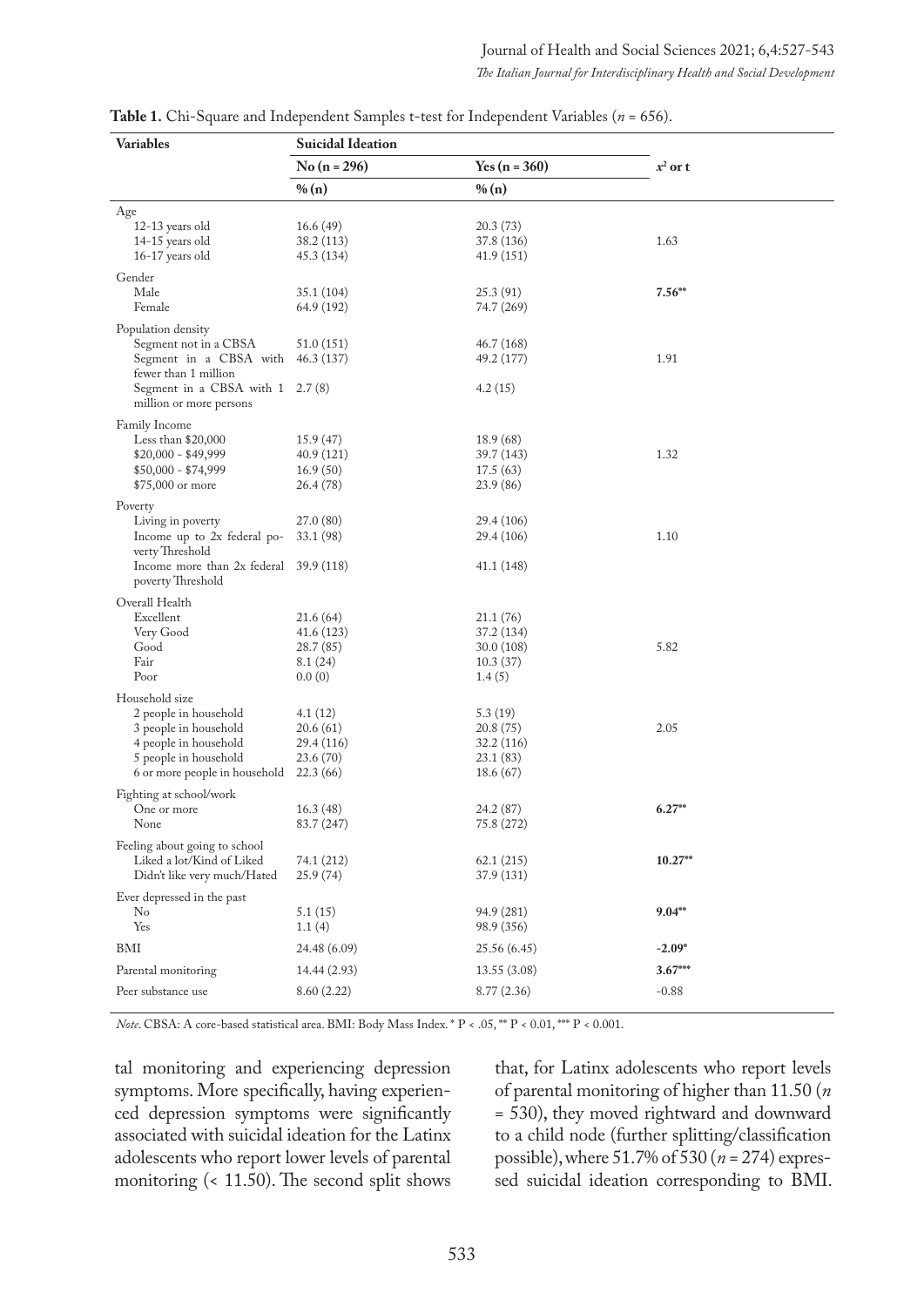This result indicates an interaction between increased levels of parental monitoring and a reported BMI score of 23.18 or lower.

The next split was done based on BMI among those with higher than 11.50 parental monitoring. Respondents with a BMI lower than 23.18 branched leftward  $(n = 240)$  to a child node associated with the sex variable. More specifically, Latinx females, 54.2% (*n* = 130) of the 240 respondents who had BMI scores lower than 23.18 did not report suicidal ideation. All Latinx adolescents who had BMI scores higher than 23.18 branched rightward (*n* = 290) to a child node, which was another level of BMI (lower than 39.71). The results suggest that suicidal ideation was present for Latinx adolescents with a BMI score of lower than 39.71 (56.6% [*n* = 164]) but higher than 23.18. Figure 1 also shows that sex and overall health were significant predictors of suicidal ideation among participants who had a score higher than 11.50 of parental monitoring with lower than 23.18 of BMI (leftward nodes). An interaction exists among adolescents who experienced suicidal ideation and reported parental monitoring levels above 11.50, a BMI score of lower than 23.18, who identified as Latinx females, and who were in fair or poor health. Other results indicate that household size, age, peer substance use, overall health, and other levels of BMI (39.71, 34.33, 32.65, and 31.84) are significant predictors of suicidal ideation among participants who reported higher than 11.50 of parental monitoring and a BMI of higher than 23.18 (rightward nodes). This corresponds to interactions of household size, age, peer substance use, and other specific levels of BMI (23.33, 34.33, 32.65, and 31.84). Interactions for suicidal ideation were also found among Latinx adolescents who reported a BMI score of lower than 39.71 and 34.57 but higher than 23.18 who reported a household size of three people. Another interaction of suicidal ideation was found among Latinx adolescents with a BMI score higher than 23.18, but lower than 34.33, 32.65, 31.84; these were younger adolescents (12-15 years old) who have fewer friends who engage in substance use.

Results indicate that the highest prediction accuracy was achieved in suicidal ideation (54.88%), followed by no suicidal ideation (45.12%). For variable selection, CART provides 'variable importance scores'. The variable that receives a score of 100 indicates the most influential independent variable associated with suicidal ideation, followed by other variables based on their relative importance. Based on the variable importance scores, BMI was the most prominent variable (100%), followed by overall health (55.80%), parental monitoring (37.13%), peer substance use (27.32%), gender (23.36%), population density (14.84%), household size (13.80%), age (12.11%), fighting at school/work (12.07%), and depression symptoms (8.77%).

## **DISCUSSION**

Using an individual, socioenvironmental, and psychological framework, the present study addresses the knowledge gap associated with suicidal ideation among Latinx adolescents using CART to identify the co-occurrence of multiple risk factors. For Latinx adolescents who endorsed suicidal ideation, the CART model identified eight influencing factors (BMI, overall health, parental monitoring, peer substance use, gender, household size, age, and depression symptoms) on an 11-stage tree for suicidal ideation. BMI (variable importance score = 100%) was the most influential factor for predicting suicidal ideation among Latinx adolescents. Consistent with existing studies, the adolescents with higher BMI scores had a higher chance of having suicidal ideation than participants with lower BMI [19-21]. Being overweight and obese among adolescents are public health priorities, given that its high prevalence is related to negative physical and psychosocial consequences. This finding has to be of concern given that Latinx adolescents are more likely to be overweight and obese than all other racial/ ethnic groups in the U.S. and exceed the target values established in the Healthy People 2020 goals [51, 52]. Also, it is well established that adolescents who are obese experience more relational peer victimization than their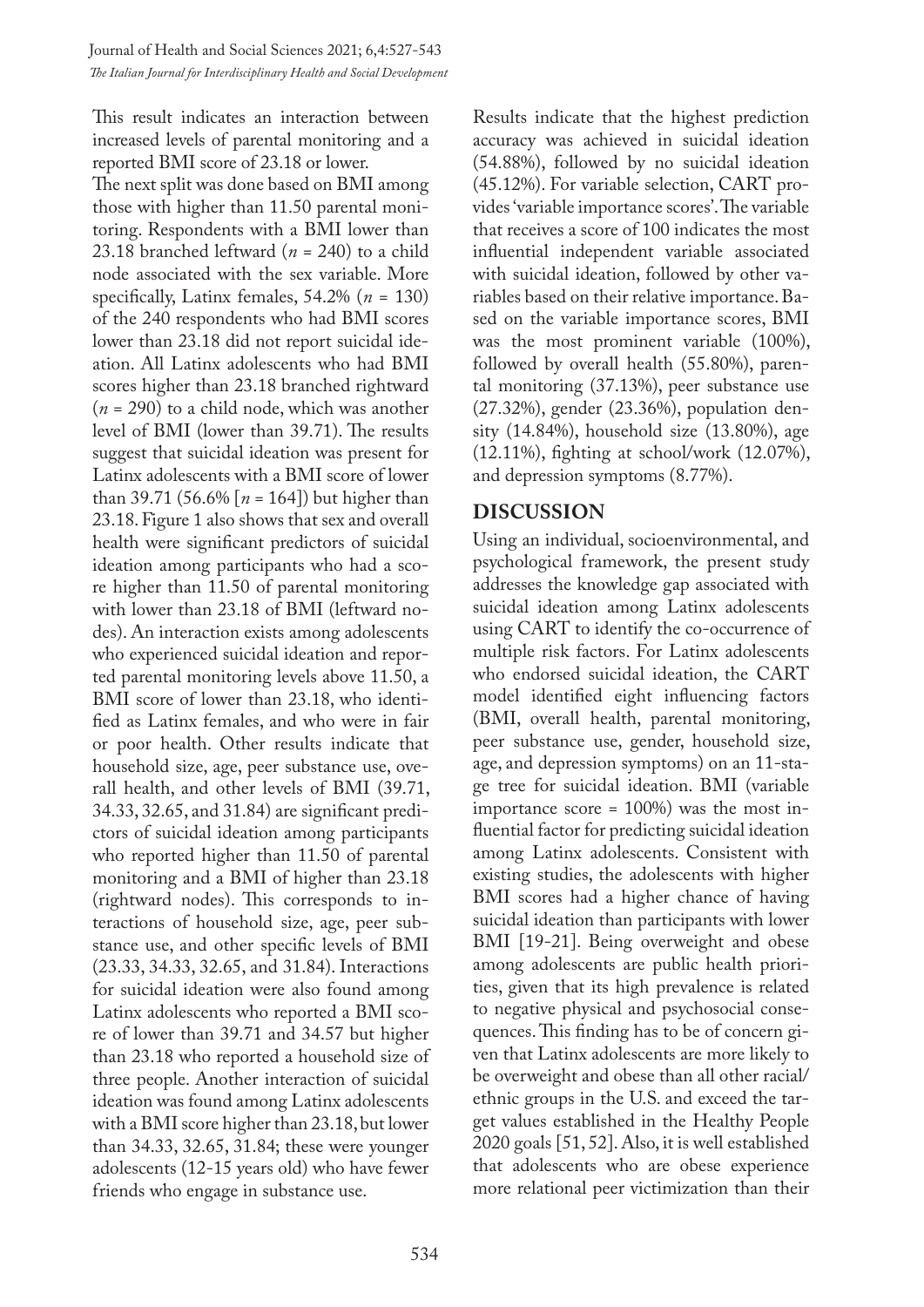

**Figure 1.** Classification and regression tree of suicidal ideation among Latinx adolescents.

*Note:* PM = Parenting monitoring. YODPERV = Ever had several days when felt sad/empty/depressed. Health = Overall health. IRHHSIZ2 = The number of persons in household. PSU = Peer substance use.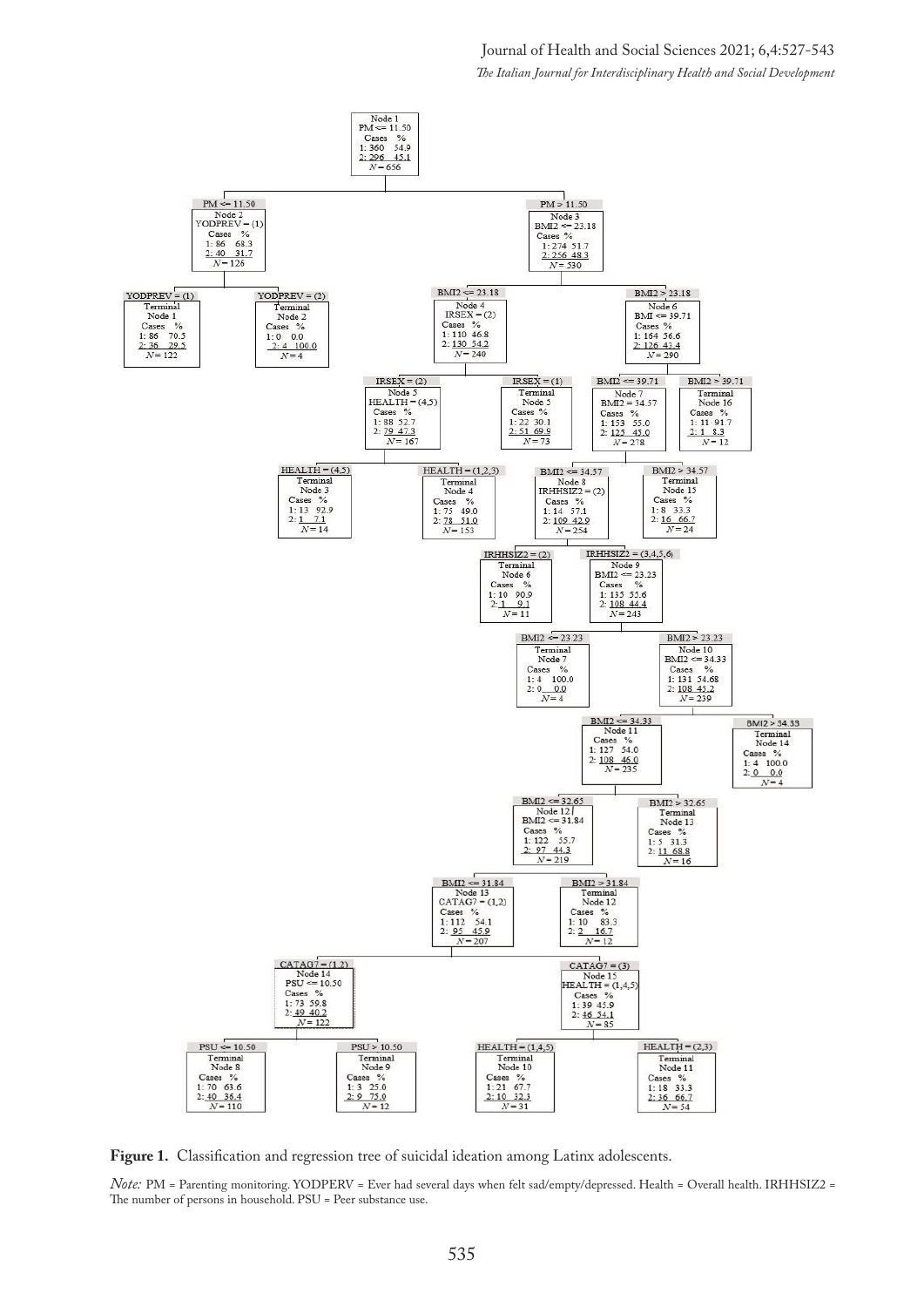average-weight peers [53], which is a known risk factor for suicidal ideation and attempt. In the current study, BMI was a key variable among the students with a parental monitoring level higher than 11.5 in predicting suicidal ideation. For this group, BMI played an essential role in identifying mutually exclusive and exhaustive subgroups of the participants whose members share similar characteristics that could affect suicidal ideation. This result also indicates that only depression symptoms were significant for suicidal ideation for the group who received less parental monitoring (< 11.50). In other words, depression symptoms were a significant risk factor only for the students with less parental monitoring but not an important factor for the adolescents who were raised with more parental monitoring. Thus, among Latinx adolescents who receive less parental monitoring, more attention should be given to those who have depressive symptoms. One interesting finding in Figure 1 is that there are eight BMI internal nodes, nodes 4, 6, 7, 8, 10, 11, 12, and 13 ('internal node' is a node that has a parent node and gives two children nodes). Additionally, there was not much difference in the cut-off values among the BMI nodes. For example, the difference in cut-off values between the consecutive node 12 (32.33) and 13 (31.84) is only 0.81. Also, when the cut-off values increased by a unit of 0.81 from BMI node 13 to 12, the possibility of having suicidal ideation was increased by 1.6%. This result emphasizes that even a slight change in BMI could make a meaningful variation in suicidal ideation. Thus, we assume that BMI was the most critical and sensitive factor in predicting suicidal ideation among Latinx adolescents in the model.

When computing tree results to find interaction patterns, the results indicate that lower levels of parental monitoring and experiencing depressive symptoms were risk factors that were significantly associated with suicidal ideation among Latinx adolescents. This finding is consistent with numerous studies highlighting these relationships [39–41, 54], especially since family is the first and last

line of defense within the Latinx community in terms of helping adolescents cope with suicidal thoughts [55]. By engaging in parental monitoring practices, parent(s) can respond and appropriately redirect anti-social behaviors that emerge during this challenging developmental stage [56]. However, when parental monitoring is low, it may leave Latinx adolescents without a sense of belonging, particularly when concurrently experiencing symptoms of depression. This finding is concerning given that experiencing depression symptoms peaks during adolescence, a stage of development when many adolescents struggle to maintain a strong relationship with their parents [57].

For the respondents who perceived receiving higher levels of parental monitoring (> 11.50), sex, household size, age, peer substance use, and overall health were significant factors for predicting suicidal ideation. In comparison to Latinx males, Latinx females showed higher chances of having suicidal ideation. This finding is compatible with a previous study that showed higher suicidal ideation among Latinx females than Latinx males [2]. Concerning household size, adolescents who live with fewer family members showed an increased level of suicidal ideation. This result is also in line with the current studies suggesting an inverse relationship between household size and suicidal ideation [27, 28]. The findings indicate that an interaction exists between having higher perceptions of parental monitoring, lower levels of BMI, identifying as a Latina, having poorer health perceptions, and endorsing suicidal ideation. This interaction underscores that even when their home life appears to be stable based, Latinx females perceived higher levels of parental monitoring, suicidal ideation can also be present in their lives. This result is consistent with existing research suggesting that for Latinx females who have attempted suicide, excessive forms of parental involvement, such as micromanagement, invasion of privacy, dictating whom they engage with in terms of romantic relationships, can be detrimental [58].

There were several unexpected results. A ne-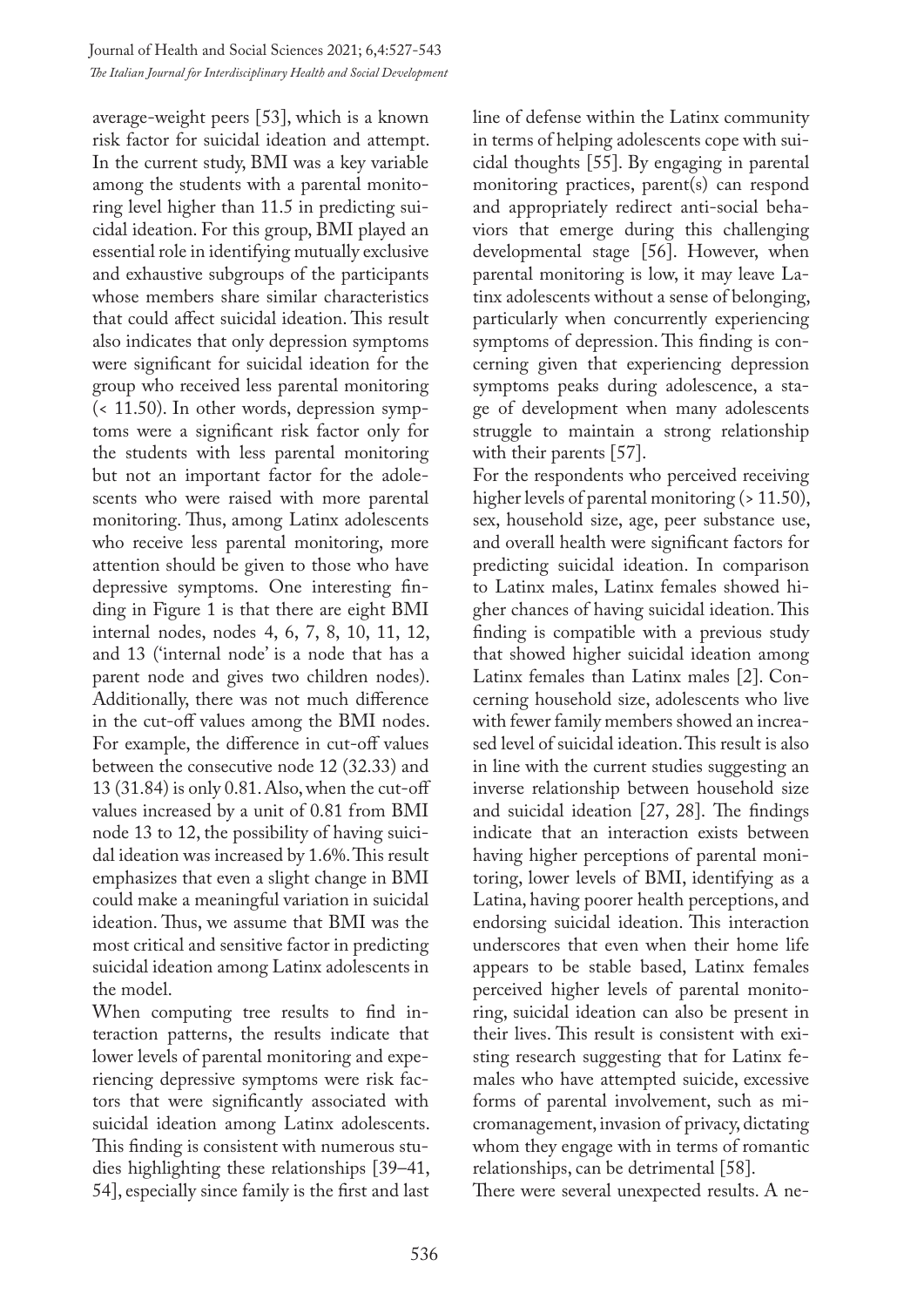gative association was found between age and suicidal ideation (see nodes 14 and 15), indicating that younger adolescents reported higher levels of suicidal ideation. This result contradicts other nationwide data and research suggesting that suicidal ideation is higher among older Latinx adolescents [12, 13]. One study did reveal that as adolescents age, they are less likely to report suicidal ideation [59]. This finding could imply that early-stage adolescents experience a psychological vulnerability that places them at elevated risk of psychological distress, such as suicidal ideation. However, they may not yet know how to cope with or process such adverse cognitive thoughts because they are younger [3]. It is also plausible that they may not feel comfortable asking for help when they experience psychological distress, which may not be accurate for late-stage adolescents. The current study also showed that suicidal ideation was higher among adolescents who had fewer peers using substances (see nodes 8 and 9). This finding is inconsistent with existing research suggesting that having more deviant peer affiliations was a significant predictor of suicidality among adolescents [33]. These two unexpected results could stem from the fact that age and peer substance use were significant predictors specifically for respondents whose BMI levels were between 31.84 and 32.65, meaning it may not be generalizable to all the Latinx respondents.

The results also indicate that overall health showed a mixed finding in nodes 10 and 11. The CART algorithm divided participants who answered response categories 2 and 3 in one group and 1, 4, and 5 in the other group. These unexpected results may stem from the limited number of cases tested in the CART model that might have yielded biased results. For example, only 12 cases tested in node nine might not be enough to generate an unbiased and accurate prediction. In addition, population density and fighting at school/work were also significant factors but were omitted from Figure 1 because of the low variable importance scores, 4.84% and 12.07%, respectively. As shown in Table 1 and Figure 1, no significant effects of family income, poverty, and school feelings predicted suicidal ideation. This finding contradicts existing research that showed a significant association between suicidal ideation and household income [22, 25], living in a socioeconomically disadvantaged community [26], and school satisfaction [60]. The current study used a single item asking family annual income and poverty level based on the federal poverty threshold to measure family income and poverty level. It is plausible that using a debt-to-income ratio, which compares how much individuals owe to how much they earn, instead of family income or poverty level, could be a more practical and accurate measure to assess financial status. Also, a single item was used to measure feeling about school. Asking overall feelings about going to school by using four response categories from 1 (I don't like going to school very much) to 4 (I like going to school a lot) may not be specific or sensitive enough to examine diverse aspects of school adaptation (i.e., school satisfaction, relationship with teachers or peers, and academic stress). It is recommended that future research use more comprehensive and accurate measurements to deal with this potential weakness of this study.

#### *Study limitations*

This study has limitations that should be recognized. First, this study used cross-sectional data, precluding us from making any causal inferences among study variables. Future research should utilize longitudinal data to explore the temporal ordering among the study variables. Second, self-report instruments used in the current study may have an issue with identifying objective accuracy. Utilizing diverse assessment methods such as using multiple informants should be carried out in future studies to address potential response bias. Third, suicidal ideation was measured by a single item, which may not sensitively capture the constructs of interest. Future studies can benefit from using well-validated multi-item measures [61, 62]. Related, we only examined one aspect of the suicidality spectrum. The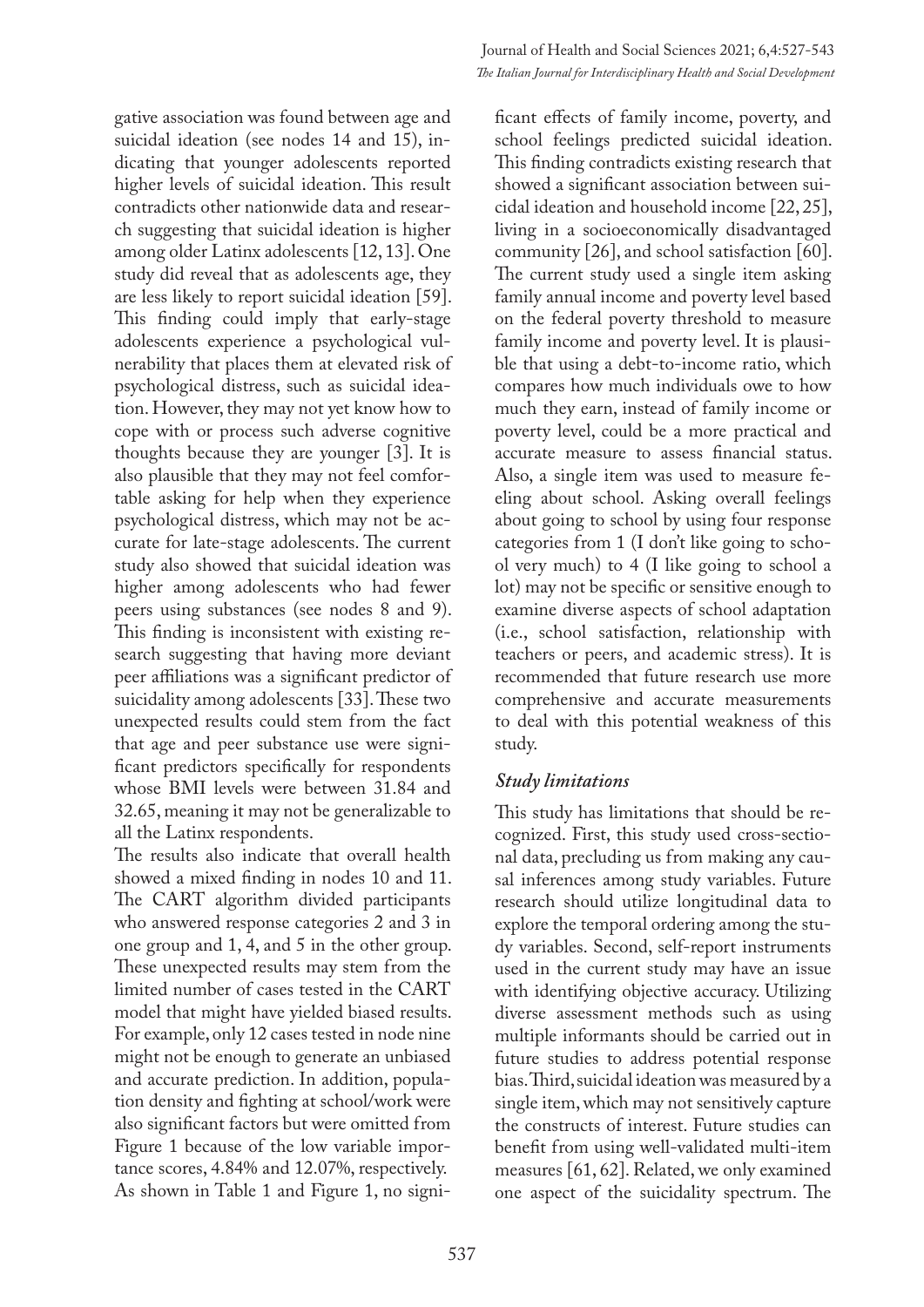results would likely differ if we had analyzed suicide planning, active suicide intensity and frequency, and suicide attempt. Fourth, time may also limit this study. Assessing suicidal ideation and depression symptoms with an "ever" measure instead of a more recent time frame may introduce recall bias. Fifth, the Latinx community is not a monolithic group, and there are noted cultural and socioeconomic differences within the various subgroups [63]. Cultural attitudes and practices related to suicidal thoughts and behaviors may differ between Mexican youth and youth of Puerto Rican ancestry. However, such differences will go unobserved because all Latinx subgroups were pooled in the analysis. Lastly, although we used an actual BMI value to assess participants' BMI, it is recommended that future studies test BMI percentiles. Because weight and height may significantly change during adolescence, their BMI results must be interpreted relative to other adolescents of the same sex and age [64]. For this reason, future studies should include BMI-for-age weight status and the corresponding percentile categories: underweight (< 5%), normal (5-84%), overweight (85-94%), and obese (> 95%), which are the most used indicators to measure the size and growth patterns of adolescents in the U.S. [64]. In addition, future researchers might want to examine body image in conjunction with BMI. If BMI is an objective measure of weight to height ratio, body image is a subjective mental image of one's body. Perceived weight is equally or more important for predicting suicidal behaviors than BMI; thus, comparing the effects of body image and BMI on suicidal ideation could be meaningful to explore [65, 66].

## *Conclusion and implications for policymakers*

The present study adds more support to prior findings of suicidal ideation among Latinx adolescents and extends the existing literature by identifying individual, socioenvironmental, and psychological co-occurring risk factors that predict suicidal ideation using the CART modeling approach. This research has practical implications and can assist professionals in identifying co-occurring risk factors that place Latinx adolescents at elevated risk of endorsing suicidal ideation. The current study's findings suggest that Latinx adolescents with higher BMI counts that co-occur with a smaller household size of three people, being a younger adolescent (12- 15 years old), and having fewer friends who engage in substance use are at higher risk for suicidal ideation. Mental health practitioners should assess BMI information, along with the other co-occurring factors identified in this study. Including these co-occurrences in suicide screening can identify those Latinx adolescents who could become at even greater risk of suicidal ideation and need further assessment and intervention.

The current findings suggest that interactions between overall health, parental monitoring, peer substance use, gender, household size, age, and depression symptoms may be significant risk/protective factors for suicidal ideation among Latinx adolescents. Therefore, those factors should be assessed and evaluated thoroughly in Latinx adolescents as they may be at elevated risk of experiencing suicidal ideation. This calls for suicide prevention programming to move away from a one-sizefits-all approach and take a more tailored approach. An individualized suicide prevention strategy accounting for co-occurring factors should be developed to more effectively recognize and prevent suicidal behaviors. For example, more attention should be given to adolescents who receive low parental monitoring and express depression symptoms. This may be particularly more salient for Latinx youth, as evidenced by a qualitative study involving Mexican-origin adolescents revealed that they valued parental monitoring because they view it as a form of caring and thus was seen as a positive parenting attribute [67]. One study revealed that youth viewed parents as 'negligent' when parents allowed their children to run around irresponsibly [67]. Thus, the interaction between lower parental monitoring and depression symptoms should be considered when assessing for suicidal idea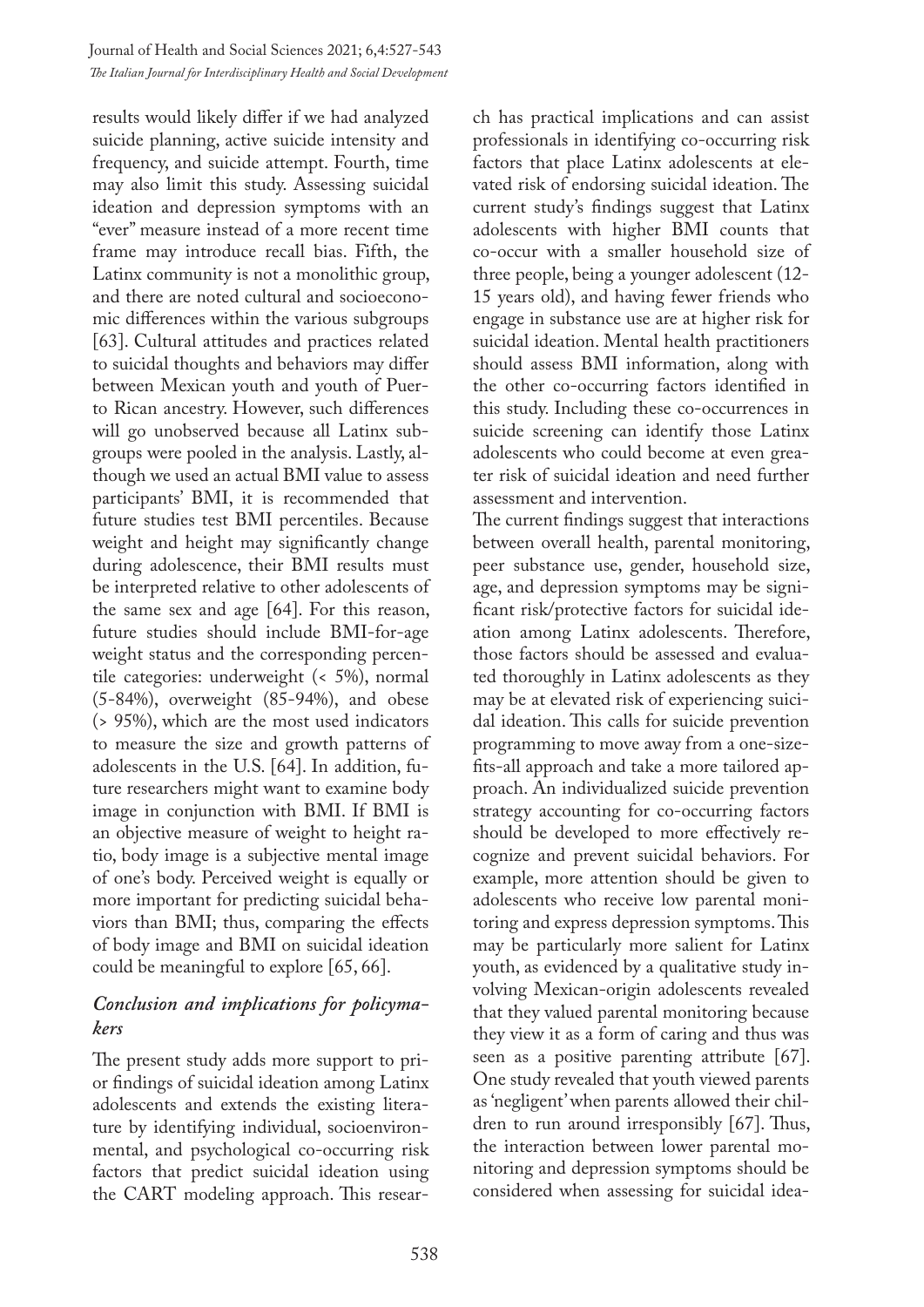tion. Finally, our findings support the value of investigating how individual, socioenvironmental, and psychological factors are associated with suicidal ideation among Latinx adolescents. Future research is expected to utilize a similar framework by adding diverse levels of risk and protective factors, such as sexual orientation, history of trauma, and peer victimization, to discover complex interactions among constructs associated with suicidal thoughts and behaviors. This is particularly important because no single factor can account for suicide [68]. Since suicide thoughts and behaviors are malleable, utilizing the same framework and pattern-centered approach would continue to provide comprehensive approaches to identifying data-driven interactions between risk and protective factors that may lessen the heightened risk of suicidal ideation among Latinx adolescents.

#### **References**

- 1. U.S. Centers for Disease Control and Prevention. High school youth risk behavior survey data. Atlanta, GA: Centers for Disease Control and Prevention; 2019 [cited 2021 May 5]. Available from: https://nccd. cdc.gov/Youthonline/App/Default.aspx.
- 2. Youth risk behavior survey (Data summary & trends report 2007-2017). Division of Adolescent and School Health. National center for HIV/AIDS, viral hepatitis, STD, and tb prevention centers for disease control and prevention. 2018. 91p [cited 2021 May 5]. Available from: https://www.cdc.gov/healthyyouth/ data/yrbs/pdf/trendsreport.pdf.
- 3. Villarreal-Otálora T, Boyas JF, Alvarez-Hernandez LR, Fatehi M. Ecological factors influencing suicidal ideation-to-action among Latinx adolescents: An exploration of sex differences. Child Youth Serv Review. 2020 Nov 1;118:105444.
- 4. Jones JD, Boyd RC, Calkins ME, Ahmed A, Moore RM, Barzilay R, et al. Parent-adolescent agreement about adolescents' suicidal thoughts. Pediatrics. 2021;143(2):e20181771.
- 5. Klonsky ED, May AM, Saffer BY. Suicide, suicide attempts, and suicidal ideation. Annu Rev Clin Psychol. 2016;(12):307–330. doi: 10.1146/annurev-clinpsy-021815-093204.
- 6. Franklin JC, Ribeiro JD, Fox KR, Bentley KH, Kleiman EM, Huang X, et al. Risk factors for suicidal thoughts and behaviors: A meta-analysis of 50 years of research. Psychol Bull. 2017;143:187–232.
- 7. Yen CF, Lai CY, Ko CH, Liu TL, Tang TC, Wu YY, et al. The associations between suicidal ideation and attempt and anxiety symptoms and the demographic, psychological, and social moderators in Taiwanese adolescents. Arch Suicide Res. 2014;18(1):104–116. doi: 10.1080/13811118.2013.824826.
- 8. Flores A. How the U.S. Hispanic population is changing. Washington D.C: Pew Research Center; 2019 [cited 2020 Nov 22]. Available from: http://www.pewresearch.org/fact-tank/2017/09/18/how-the-u-s-hispanic-population-is-changing/.
- 9. Passel JF, Cohn D, Lopez MH. Hispanics account for more than half of nation's growth in past decade. Washington D.C: Pew Research Center; 2011 [Cited 2020 Nov 23]. Available from: https://www. pewresearch.org/hispanic/2011/03/24/hispanics-account-for-more-than-half-of-nations-growth-in-past-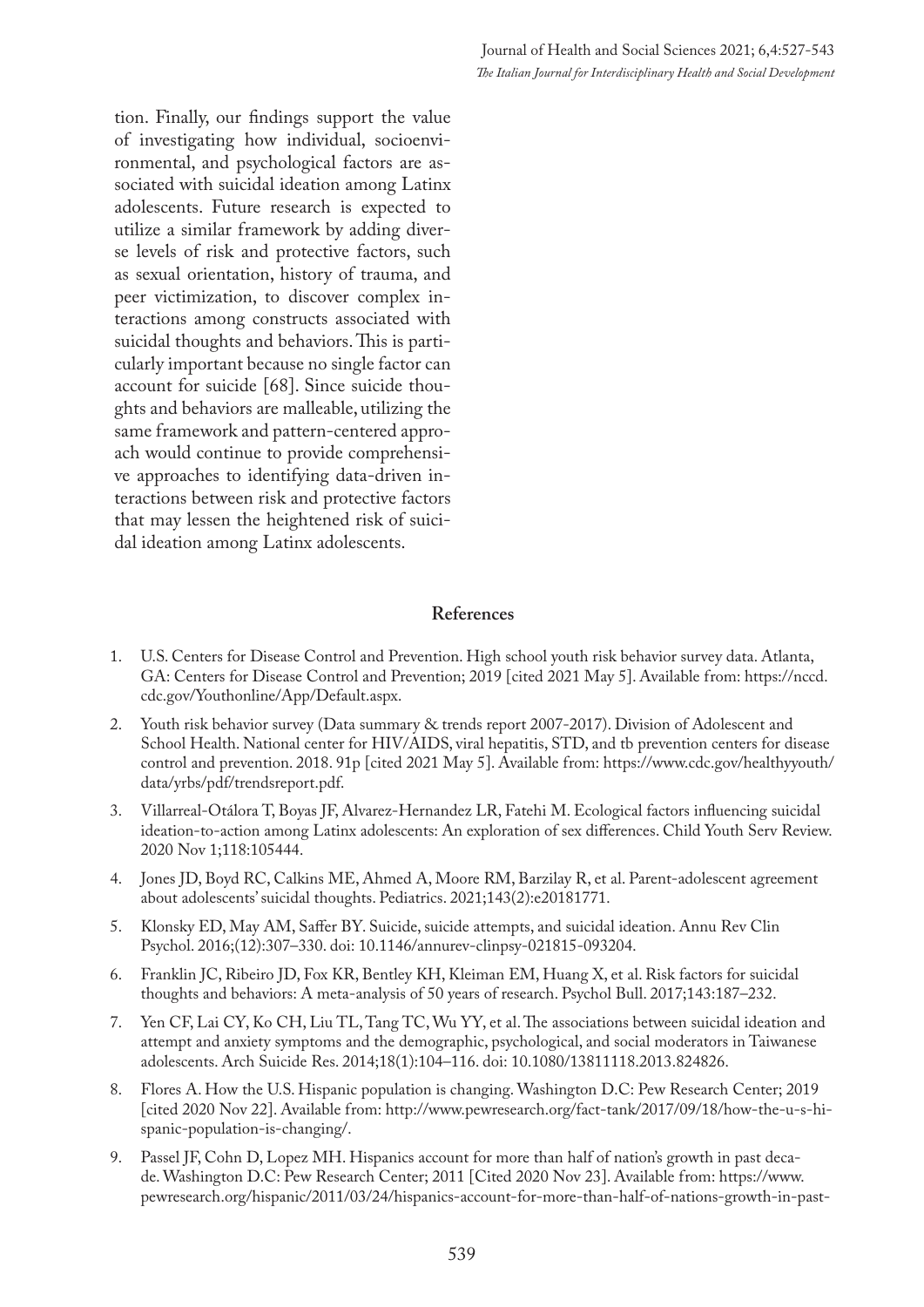decade/.

- 10. Villarreal-Otálora T, Jennings P, Mowbray O. Clinical interventions to reduce suicidal behaviors in Hispanic adolescents: A scoping review. Res Soc Work Pract. 2019;29(8):924–938. doi: 10.1177/1049731519832100.
- 11. Hill RM, Oosterhoff B, Do C. Using machine learning to identify suicide risk: A classification tree approach to prospectively identify adolescent suicide attempters. Arch Suicide Res. 2019;24(2):218–235. https:// doi.org/10.1080/13811118.2019.1615018.
- 12. U.S. Centers for Disease Control and Prevention. YRBSS data & documentation [Data file]. Place unknown: Centers for Disease Control and Prevention; 2017 [updated 2021 June 9; cited 2020 Jan 12]. Available from: https://www.cdc.gov/healthyyouth/data/yrbs/data.htm#2017.
- 13. Silva C, Van Orden KA. Suicide among Hispanics in the United States. Curr Opin Psychol. 2018;(22):44– 49.
- 14. Boyas JF, Villarreal-Otálora T, Alvarez-Hernandez LR, Fatehi M. Suicide ideation, planning, and attempts: the case of the Latinx LGB youth. Health Promo Pers. 2019;9(3):198.
- 15. Romero AJ, Edwards LM, Bauman S, Ritter MK. Risk factors for Latina adolescents' mental health and well-being. In A. J. Romero, L. M. Edwards, S. Bauman, & M. K. Ritter. Preventing adolescent depression and suicide among Latinas: Resilience research and theory. Springer Science & Business Media; 2013 Sep 20.
- 16. Sharma B, Nam EW, Kim HY, Kim JK. Factors associated with suicidal ideation and suicide attempt among school-going urban adolescents in Peru. Int J Environ Res Public Health. 2015;12(11):14842– 14856. https://doi.org/10.3390/ijerph121114842
- 17. U.S. Centers for Disease Control and Prevention. High School Youth Risk Behavior Survey Data. 2019 [cited 2020 Jan 30]. Available from: https://nccd.cdc.gov/youthonline.
- 18. Henriksen CA, Mather AA, Mackenzie CS, Bienvenu OJ, Sareen J. Longitudinal associations of obesity with affective disorders and suicidality in the Baltimore epidemiologic catchment area follow-up study. J Nerv Ment Dis. 2014;202(5):379–385.
- 19. Pan YJ, Juang KD, Lu SR, Chen SP, Wang YF, Fuh JL, et al. Longitudinal risk factors for suicidal thoughts in depressed and non-depressed young adolescents. Aust N Z J Psychiatry. 2017;51(9):930–937. https://doi-org.umiss.idm.oclc.org/10.1177/0004867417717795.
- 20. Strandheim A, Bjerkeset O, Gunnell D, Bjørnelv S, Holmen TL, Bentzen N. Risk factors for suicidal thoughts in adolescence-a prospective cohort study: The Young-HUNT study. BMJ Open. 2014;4(8):e005867. https://doi-org.umiss.idm.oclc.org/10.1136/bmjopen-2014-005867.
- 21. Amiri S, Behnezhad S. Body mass index and risk of suicide: A systematic review and meta-analysis. J Affect Disord. 2018;(238):615–625. doi: 10.1016/j.jad.2018.05.028.
- 22. Barranco RE. Suicide, religion, and Latinos: A macrolevel study of US Latino suicide rates. Sociol Qar. 2016;57(2):256–281. doi: 10.1111/tsq.12110.
- 23. DeVille DC, Whalen D, Breslin FJ, Morris AS, Khalso SS, Paulus MP, et al. Prevalence and family-related factors associated with suicidal ideation, suicide ideation, suicide attempts, and self-injury in children 9 to 10 years. JAMA Netw Open. 2020;3(2):e1920956. https://doi-org.umiss.idm.oclc.org/10.1001/jamanetworkopen.2019.20956.
- 24. Ortiz EED, Meza MM, Cañón S. Determinación de los factores de riesgo asociados a la conducta suicida en adolescente. 2019 [cited 2020 Jan 30]. Available from: https://www.scipedia.com/public/Ortiz\_et\_ al\_2019a.
- 25. Reiss F. Socioeconomic inequalities and mental health problems in children and adolescents: A systematic review. Soc Sci Med. 2013;(90):24–31. doi: 10.1016/j.socscimed.2013.04.026.
- 26. Yildiz M, Demirhan E, Gurbuz S. Contextual socioeconomic disadvantage and adolescent suicide attempts: A multilevel investigation. J Youth Adolesc. 2019;48(4):802–814. doi: 10.1007/s10964-018-0961-z.
- 27. Amitai M, Apter, A. Social aspects of suicidal behavior and prevention in early life: A review. Int J Environ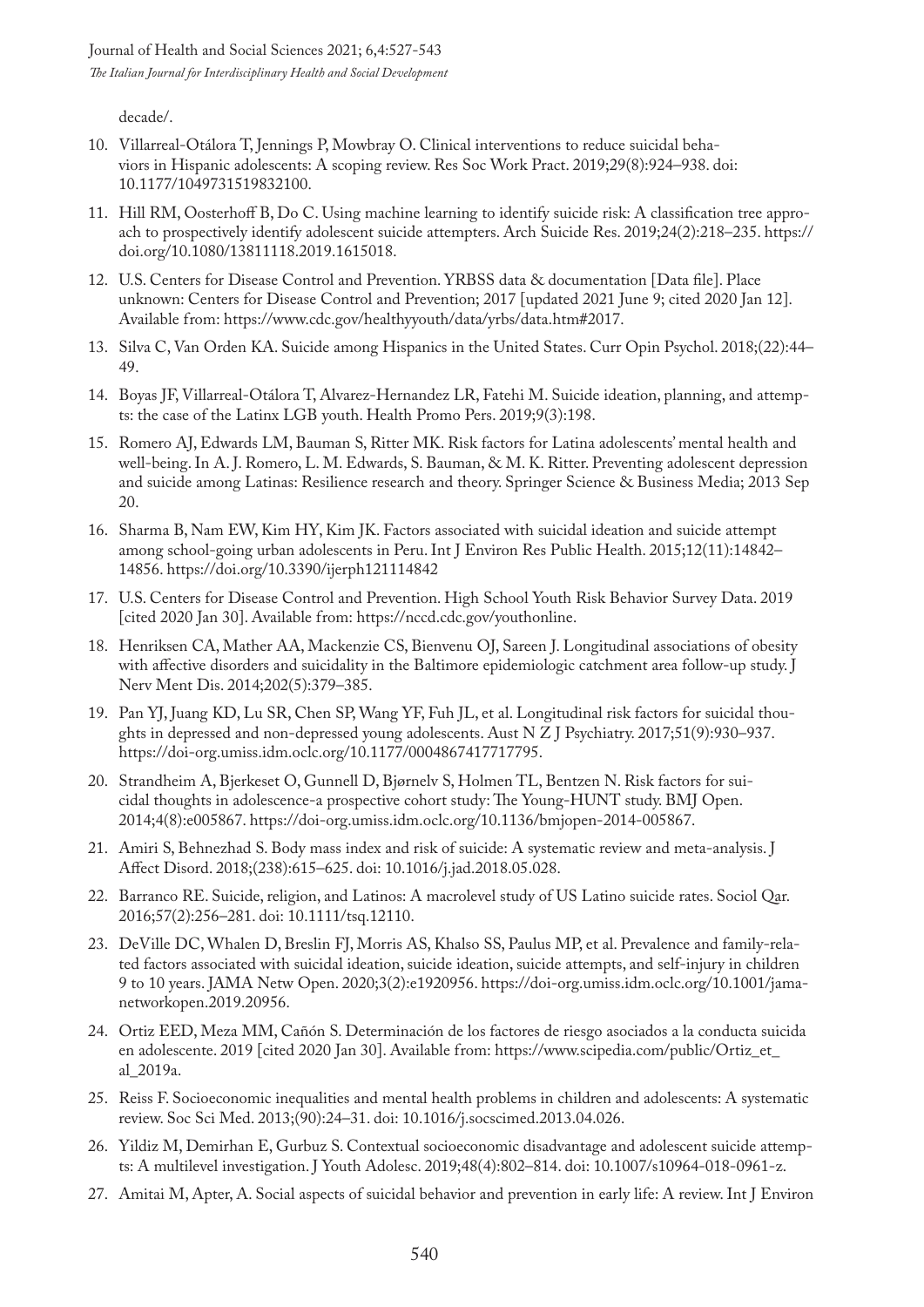Res Public Health. 2012;9(3):985–994. doi: 10.3390/ijerph9030985.

- 28. Cash SJ, Bridge JA. Epidemiology of youth suicide and suicidal behavior. Curr Opin Pediatr. 2009;21(5):613–619. doi: 10.1097/MOP.0b013e32833063e1.
- 29. Rosenthal NL, Kobak R. Assessing adolescents' attachment hierarchies: Differences across developmental periods and associations with individual adaptation. J Res Adolesc. 2010.20(3):678–706. https://doi. org/10.1111/j.1532-7795.2010.00655.x.
- 30. Abbott CH, Zisk A, Bounoua N, Diamond GS, Kobak R. Peer deviance, social networks, and suicide ideation intensity in a clinical sample of adolescents. J Child Fam Stud. 2019;(28):796–804.
- 31. Kasen S, Chen, H. Social context and change in suicide ideation in a community sample of youths. Soc Psychiatry Psychiatr Epidemiol. 2020;55(3):319–327.
- 32. Sellers CM, McRoy RG, O'Brien KHM. Substance use and suicidal ideation among child welfare involved adolescents: A longitudinal examination. Addict Behav. 2019;(93):39–45.
- 33. Winterrowd E, Canetto SS. The long-lasting impact of adolescents' deviant friends on suicidality: A 3-year follow-up perspective. Soc Psychiatry Psychiatr Epidemiol. 2013;48(2):245–255. https://doi-org. umiss.idm.oclc.org/10.1007/s00127-012-0529-2.
- 34. Pandey A, Bista B, Dhungana R, Aryal K, Chalise B, Dhimal M. Factors associated with suicidal ideation and suicidal attempts among adolescent students in Nepal: Findings from Global School-based Students Health Survey. PLoS One. 2019;14(4):e0210383.
- 35. Umaña-Taylor AJ, Alfaro EC, Bámaca MY, Guimond AB. The central role of familial ethnic socialization in Latino adolescents' cultural orientation. J Marriage Fam. 2009;(71):46–60.
- 36. Ivey-Stephenson AZ, Crosby AE, Jack SP, Haileyesus T, Kresnow-Sedacca MJ. Suicide trends among and within urbanization levels by sex, race/ethnicity, age group, and mechanism of death—United States, 2001–2015. MMWR CDC Surveill Summ. 2017;66(18):1–16. http://dx.doi.org/10.15585/mmwr. ss6618a1.
- 37. Goldman-Mellor S, Allen K, Kaplan MS. Rural/urban disparities in adolescent nonfatal suicidal ideation and suicide attempt: A population-based study. Suicide Life Threat Behav. 2018;48(6):709–719.
- 38. Husky MM, Olfson M, He JP, Nock MK, Swanson SA, Merikangas KR. Twelve-month suicidal symptoms and use of services among adolescents: Results from the National Comorbidity Survey. Psychiatr Serv. 2012;(63):989–996.
- 39. Boyas JF, Kim YJ, Villarreal-Otálora T, Sink JK. Suicide ideation among Latinx adolescents: Examining the role of parental monitoring and intrinsic religiosity. Child Youth Serv Rev. 2019 Jul 1;102:177–185.
- 40. Benjet C, Menendez D, Albor Y, Borges G, Orozco R, Medina-Mora ME. Adolescent predictors of incidence and persistence of suicide-related outcomes in young adulthood: A longitudinal study of Mexican youth. Suicide Life Threat Behav. 2018;48(6):755–766. doi: doi.org/10.1111/sltb.12397.
- 41. Cardoso JB, Szlyk HS, Goldbach J, Swank P, Zvolensky MJ. General and ethnic-biased bullying among Latino students: Exploring risks of depression, suicidal ideation, and substance use. J Immigr Minor Health. 2018;20(4):816–822.
- 42. Evans E, Hawton K, Rodham K. Factors associated with suicidal phenomena in adolescents: A systematic review of population-based studies. Clin Psychol Rev. 2004;24:957–979.
- 43. De'ath G, Fabricius KE. Classification and regression trees: A powerful yet simple technique for ecological data analysis. Ecology. 2000;81(11):3178–3192.
- 44. Kerby DS. CART analysis with unit-weighted regression to predict suicidal ideation from Big Five traits. Pers Individ Diff. 2003;(35):249–261. doi:10.1016/S0191- 8869(02)00174-5.
- 45. Substance Abuse and Mental Health Services Administration. 2017 NSDUH Annual National Report. Rockville, MD: Office of Applied Studies, Substance Abuse and Mental Health Services; 2018 [cited 2020 Jan 22]. Available from: https://www.samhsa.gov/data/report/2017-nsduh-annual-national-report.
- 46. Breiman L, Friedman JH, Olshen RA, Stone CJ. Classification and regression trees. Oxfodshire: Taylor &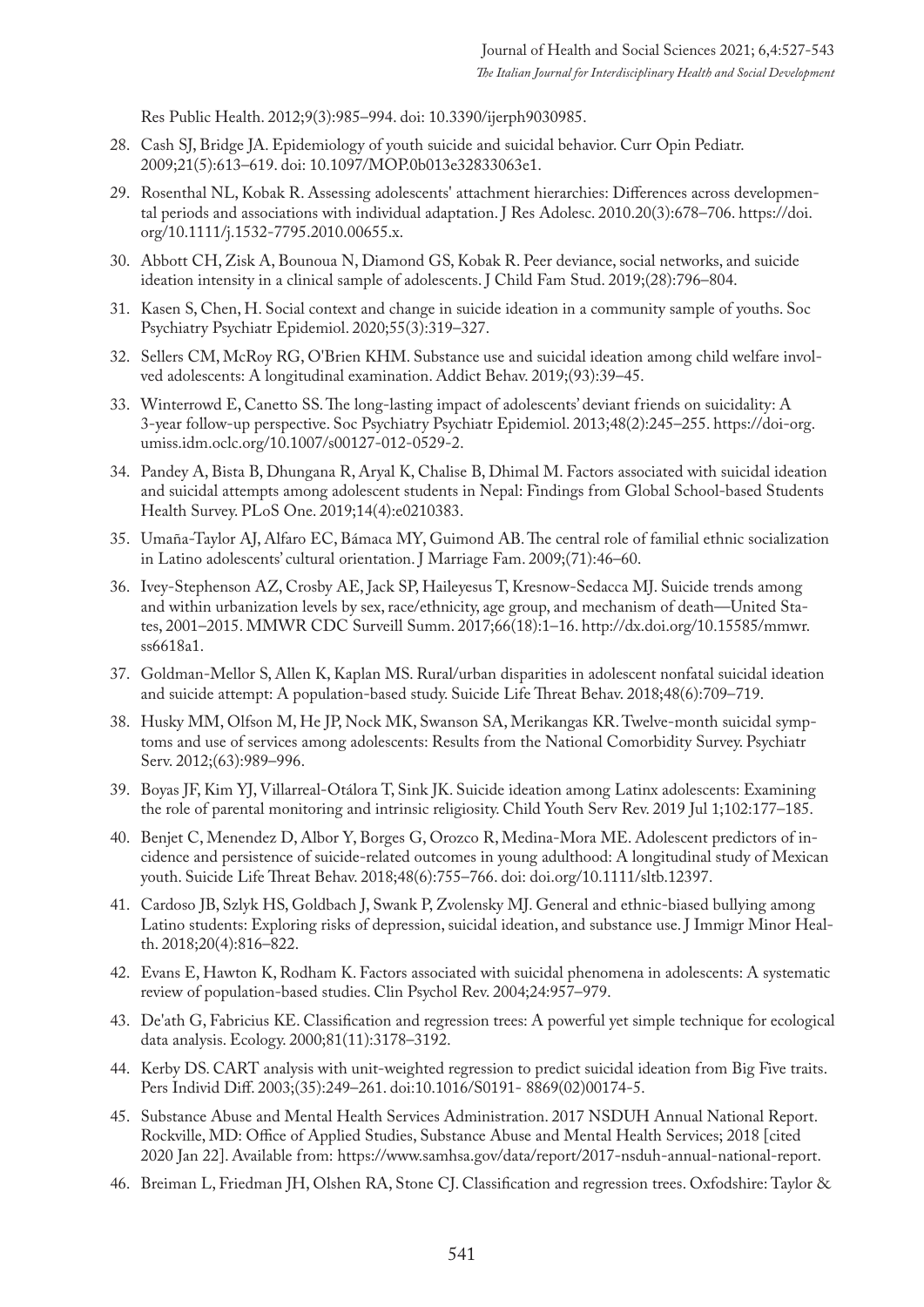Francis Group; 1984.

- 47. Lemon SC, Roy J, Clark MA, Friedmann PD, Rakowski W. Classification and regression tree analysis in public health: Methodological review and comparison with logistic regression. Ann Behav Med. 2003;26(3):172–181.
- 48. Huo X, Kim SB, Tsui K, Wang S. FBP: A frontier-based tree-pruning algorithm. INFORMS J Comput. 2006;18(4):494–505.
- 49. Neville PG. Decision trees for predictive modeling. 1999 [cited 2020 March 22]. Available from: http:// citeseerx.ist.psu.edu/viewdoc/download?doi=10.1.1.95.9666&rep=rep1&type=pdf.
- 50. Lei Y, Nollen N, Ahluwahlia JS, Yu Q, Mayo MS. An application in identifying high-risk populations in alternative tobacco product use utilizing logistic regression and CART: A heuristic comparison. BMC Public Health. 2015;15(1):1–9. http://dx.doi.org/10.1186/s12889-015-1582-z.
- 51. U.S. Office of Minority Health. Obesity and Hispanic Americans. Rockville, MD: U.S. Office of Minority Health; 2018. [updated 2020 Mar 26; cited 2020 Mar 22]. Available from: https://minorityhealth.hhs. gov/omh/browse.aspx?lvl=4&lvlid=70.
- 52. U.S. Department of Health and Human Services. Nutrition and weight status. Rockville, MD: U.S. Department of Health and Human Services; 2020 [cited 2020 Nov 22]. Available from: https://www. healthypeople.gov/2020/topics-objectives/topic/nutrition-and-weight-status.
- 53. Pearce MJ, Prinstein MJ, Boergers, J. Adolescent obesity, overt and relational peer victimization, and romantic relationships. Obes Res. 2002;10(5):386–393.
- 54. Peña JB, Kuerbis A, Lee R, Herman D. Risk profiles for suicide attempts, drug use, and violence among Dominican, Mexican, Puerto Rican, and Non-Hispanic White youth in New York City: Implications for suicide prevention initiatives. Centro J. 2018;(30):82–104.
- 55. Oquendo MA, Dragatsi D, Harkavy-Friedman J, Dervic K, Currier D, Burke AK, et al. Protective factors against suicidal behavior in Latinos. J Nerv Ment Dis. 2005;9(1):438–443.
- 56. Fosco GM, Stormshak EA, Dishion TJ, Winter. Family relationships and parental monitoring during middle school as predictors of early adolescent problem behavior. J Clin Child Adolesc Psychol. 2012;41(2):202–213.
- 57. Thapar A, Collishaw S, Pine DS, Thapar AK. Depression in adolescence. Lancet. 2012;379(9820):1056– 1067.
- 58. Gulbas LE, Zayas LH. Examining the interplay among family, culture, and Latina teen suicidal behavior. Qual Health Res. 2015 May 25;(5):689–699.
- 59. Madjar N, Walsh SD, Harel-Fisch Y. Suicidal ideation and behaviors within the school context: Perceived teacher, peer, and parental support. Psychiatry Res. 2018;(269):185–190.
- 60. Yao YS, Chang WW, Jin YL, Chen Y, He LP, Zhang L. Life satisfaction, coping, self-esteem and suicide ideation in Chinese adolescents: A school-based study. Child Care Health Dev. 2014;40(5):747–752. https://doi-org.umiss.idm.oclc.org/10.1111/cch.12142.
- 61. Beck AT, Steer RA. Manual for Beck Scale for Suicide Ideation. Psychological Corporation; 1991.
- 62. Beck AT, Steer RA, Brown GK. Manual for the Beck Depression Inventory-II. Psychological Corporation; 1996.
- 63. Garcia L, Bayer A. Variations between Latino groups in US post-secondary educational attainment. High Educ. 2005;46(5):511–533.
- 64. U.S. Centers for Disease Control and Prevention. About child & teen BMI. Place unknown: Centers for Disease Control and Prevention; 2018b [updated 2021 Mar 17; cited 2020 July 2]. Available from: https:// www.cdc.gov/healthyweight/assessing/bmi/childrens\_bmi/about\_childrens\_bmi.html#percentile.
- 65. Crow S, Eisenberg ME, Story M, Neumark-Sztainer D. Are body dissatisfaction, eating disturbance, and body mass index predictors of suicidal behavior in adolescents? A longitudinal study. J Consult Clin Psychol. 2008;76(5):887–892. https://doi-org.umiss.idm.oclc.org/10.1037/a0012783.